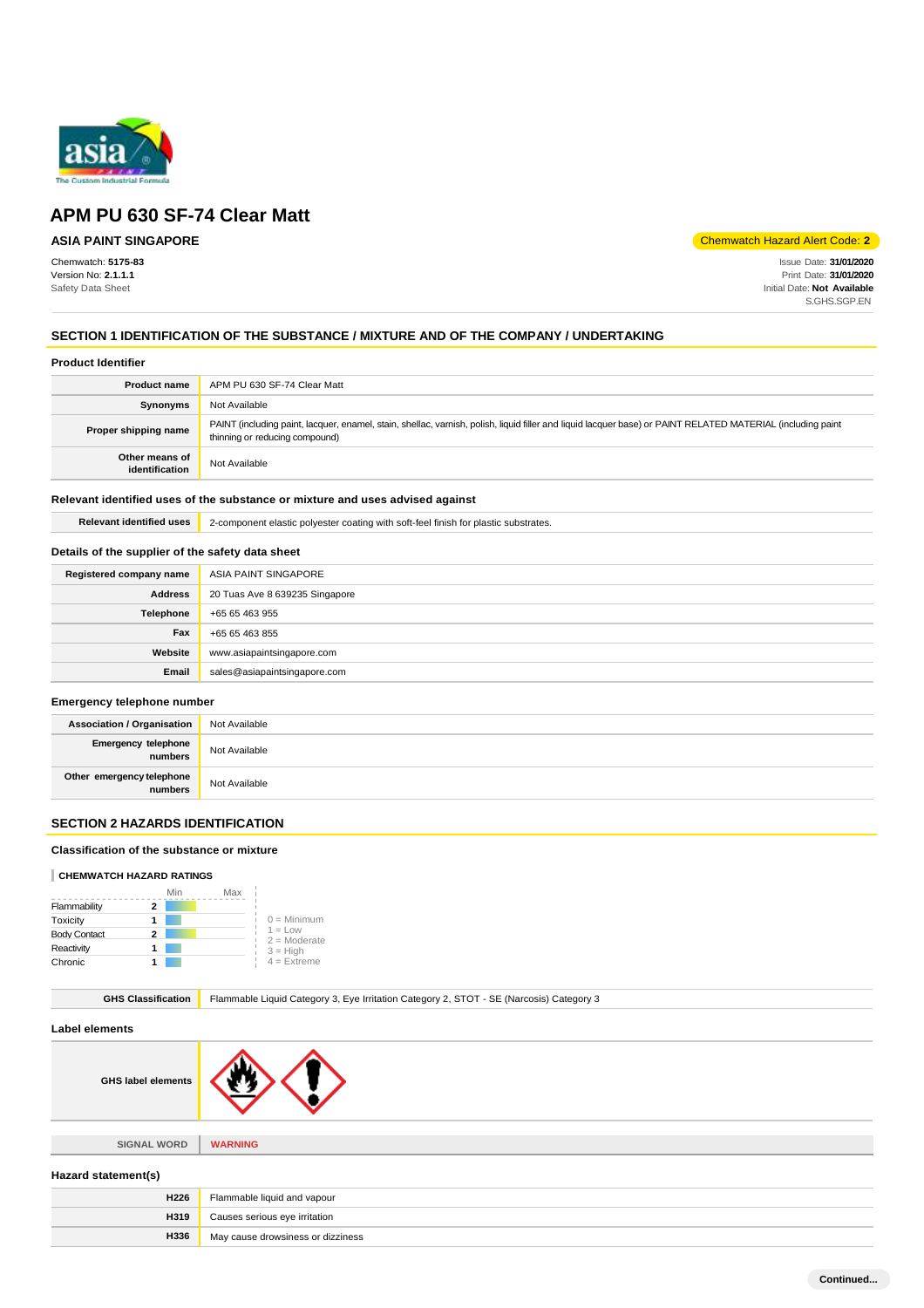## **Precautionary statement(s) Prevention**

| P210 | Keep away from heat, hot surfaces, sparks, open flames and other ignition sources. No smoking. |
|------|------------------------------------------------------------------------------------------------|
| P271 | Use only outdoors or in a well-ventilated area.                                                |
| P240 | Ground/bond container and receiving equipment.                                                 |
| P241 | Use explosion-proof electrical/ventilating/lighting/intrinsically safe equipment.              |
| P242 | Use only non-sparking tools.                                                                   |
| P243 | Take precautionary measures against static discharge.                                          |
| P261 | Avoid breathing dust/fume/gas/mist/vapours/spray.                                              |
| P280 | Wear protective gloves/protective clothing/eye protection/face protection.                     |

## **Precautionary statement(s) Response**

| P370+P378      | In case of fire: Use alcohol resistant foam or normal protein foam for extinction.                                               |
|----------------|----------------------------------------------------------------------------------------------------------------------------------|
| P305+P351+P338 | IF IN EYES: Rinse cautiously with water for several minutes. Remove contact lenses, if present and easy to do. Continue rinsing. |
| P312           | Call a POISON CENTER/doctor/physician/first aider/if you feel unwell.                                                            |
| P337+P313      | If eye irritation persists: Get medical advice/attention.                                                                        |
| P303+P361+P353 | IF ON SKIN (or hair): Take off immediately all contaminated clothing. Rinse skin with water/shower.                              |
| P304+P340      | IF INHALED: Remove person to fresh air and keep comfortable for breathing.                                                       |

## **Precautionary statement(s) Storage**

| P403+P235 | Store in a well-ventilated place. Keep cool.                     |
|-----------|------------------------------------------------------------------|
| P405      | Store locked up.                                                 |
| P403+P233 | Store in a well-ventilated place. Keep container tightly closed. |

## **Precautionary statement(s) Disposal**

**P501** Dispose of contents/container to authorised chemical landfill or if organic to high temperature incineration

## **SECTION 3 COMPOSITION / INFORMATION ON INGREDIENTS**

## **Substances**

See section below for composition of Mixtures

## **Mixtures**

| <b>CAS No</b> | %[weight]      | <b>Name</b>       |
|---------------|----------------|-------------------|
| 123-86-4      | $30$           | n-butyl acetate   |
| 123-42-2      | $30$<br>$\sim$ | diacetone alcohol |
| 1330-20-7     | $<$ 10         | <u>xylene</u>     |

## **SECTION 4 FIRST AID MEASURES**

## **Description of first aid measures**

| <b>Eye Contact</b>  | If this product comes in contact with the eyes:<br>Wash out immediately with fresh running water.<br>Ensure complete irrigation of the eye by keeping eyelids apart and away from eye and moving the eyelids by occasionally lifting the upper and lower lids.<br>Seek medical attention without delay; if pain persists or recurs seek medical attention.<br>▶ Removal of contact lenses after an eye injury should only be undertaken by skilled personnel.                                                                                                                                                                                                                                                                    |
|---------------------|----------------------------------------------------------------------------------------------------------------------------------------------------------------------------------------------------------------------------------------------------------------------------------------------------------------------------------------------------------------------------------------------------------------------------------------------------------------------------------------------------------------------------------------------------------------------------------------------------------------------------------------------------------------------------------------------------------------------------------|
| <b>Skin Contact</b> | If skin contact occurs:<br>Immediately remove all contaminated clothing, including footwear.<br>Flush skin and hair with running water (and soap if available).<br>▶ Seek medical attention in event of irritation.                                                                                                                                                                                                                                                                                                                                                                                                                                                                                                              |
| Inhalation          | If fumes or combustion products are inhaled remove from contaminated area.<br>Lay patient down. Keep warm and rested.<br>▶ Prostheses such as false teeth, which may block airway, should be removed, where possible, prior to initiating first aid procedures.<br>Apply artificial respiration if not breathing, preferably with a demand valve resuscitator, bag-valve mask device, or pocket mask as trained. Perform CPR if<br>necessary.<br>Transport to hospital, or doctor.                                                                                                                                                                                                                                               |
| Ingestion           | If swallowed do <b>NOT</b> induce vomiting.<br>If vomiting occurs, lean patient forward or place on left side (head-down position, if possible) to maintain open airway and prevent aspiration.<br>• Observe the patient carefully.<br>▶ Never give liquid to a person showing signs of being sleepy or with reduced awareness; i.e. becoming unconscious.<br>Give water to rinse out mouth, then provide liquid slowly and as much as casualty can comfortably drink.<br>$\blacktriangleright$ Seek medical advice.<br>Avoid giving milk or oils.<br>Avoid giving alcohol.<br>If spontaneous vomiting appears imminent or occurs, hold patient's head down, lower than their hips to help avoid possible aspiration of vomitus. |

## **Indication of any immediate medical attention and special treatment needed**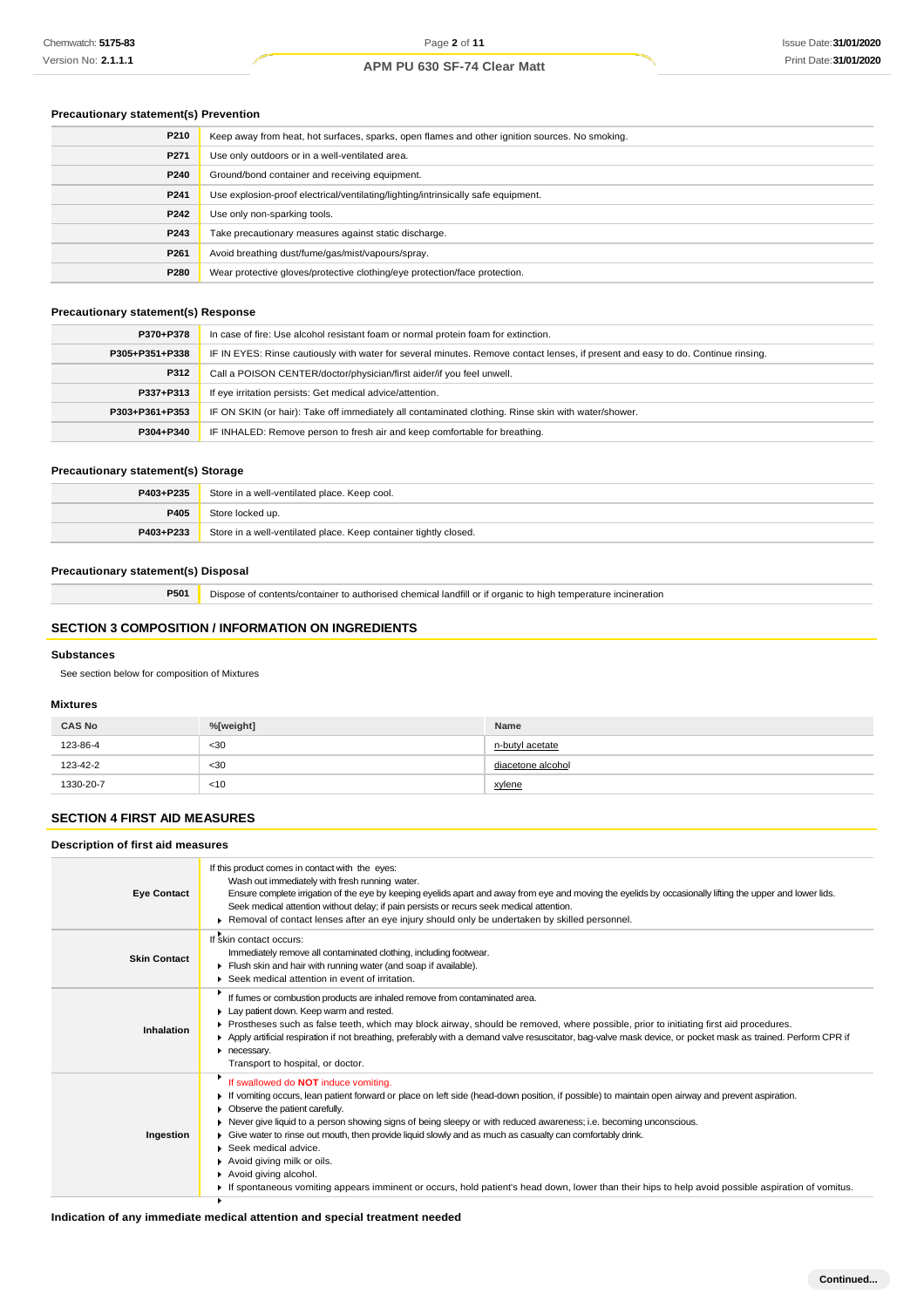Any material aspirated during vomiting may produce lung injury. Therefore emesis should not be induced mechanically or pharmacologically. Mechanical means should be used if it is considered necessary to evacuate the stomach contents; these include gastric lavage after endotracheal intubation. If spontaneous vomiting has occurred after ingestion, the patient should be monitored for difficult breathing, as adverse effects of aspiration into the lungs may be delayed up to 48 hours.

### Treat symptomatically.

for simple esters:

-------------------------------------------------------------- BASIC TREATMENT

-------------------------------------------------------------- Establish a patent airway with suction where necessary.

Watch for signs of respiratory insufficiency and assist ventilation as necessary.

Administer oxygen by non-rebreather mask at 10 to 15 l/min.

Monitor and treat, where necessary, for pulmonary oedema .

Monitor and treat, where necessary, for shock.

DO NOT use emetics. Where ingestion is suspected rinse mouth and give up to 200 ml water (5 ml/kg recommended) for dilution where patient is able to swallow, has a strong gag reflex and does not drool.

Give activated charcoal.

--------------------------------------------------------------

#### ADVANCED TREATMENT

-------------------------------------------------------------- Consider orotracheal or nasotracheal intubation for airway control in unconscious patient or where respiratory arrest has occurred.

- Positive-pressure ventilation using a bag-valve mask might be of use.
- Monitor and treat, where necessary, for arrhythmias.
- Start an IV D5W TKO. If signs of hypovolaemia are present use lactated Ringers solution. Fluid overload might create complications.
- Drug therapy should be considered for pulmonary oedema.
- Hypotension with signs of hypovolaemia requires the cautious administration of fluids. Fluid overload might create complications.
- Treat seizures with diazepam.

Proparacaine hydrochloride should be used to assist eye irrigation.

--------------------------------------------------------------

#### EMERGENCY DEPARTMENT --------------------------------------------------------------

- Laboratory analysis of complete blood count, serum electrolytes, BUN, creatinine, glucose, urinalysis, baseline for serum aminotransferases (ALT and AST), calcium, phosphorus and magnesium, may assist in establishing a treatment regime. Other useful analyses include anion and osmolar gaps, arterial blood gases (ABGs), chest radiographs and electrocardiograph.
- Positive end-expiratory pressure (PEEP)-assisted ventilation may be required for acute parenchymal injury or adult respiratory distress syndrome. Consult a toxicologist as necessary.

*BRONSTEIN, A.C. and CURRANCE, P.L. EMERGENCY CARE FOR HAZARDOUS MATERIALS EXPOSURE: 2nd Ed. 1994*

### **SECTION 5 FIREFIGHTING MEASURES**

### **Extinguishing media**

| Alcohol stable foam.<br>Dry chemical powder.<br>▶ BCF (where regulations permit).<br>Carbon dioxide.<br>▶ Water spray or fog - Large fires only. |
|--------------------------------------------------------------------------------------------------------------------------------------------------|
|                                                                                                                                                  |

### **Special hazards arising from the substrate or mixture**

| Incompatibility<br>.-ıre | ▶ Avoid contamination with oxidising agents i.e. nitrates, oxidising acids, chlorine bleaches, pool chlorine etc. as ignition may result |
|--------------------------|------------------------------------------------------------------------------------------------------------------------------------------|
|                          |                                                                                                                                          |

### **Advice for firefighters**

| <b>Fire Fighting</b>         | Alert Fire Brigade and tell them location and nature of hazard.<br>May be violently or explosively reactive.<br>Wear breathing apparatus plus protective gloves.<br>Prevent, by any means available, spillage from entering drains or water course.<br>If safe, switch off electrical equipment until vapour fire hazard removed.<br>Use water delivered as a fine spray to control fire and cool adjacent area.<br>Avoid spraying water onto liquid pools.<br><b>DO NOT</b> approach containers suspected to be hot.<br>Cool fire exposed containers with water spray from a protected location.<br>If safe to do so, remove containers from path of fire. |
|------------------------------|-------------------------------------------------------------------------------------------------------------------------------------------------------------------------------------------------------------------------------------------------------------------------------------------------------------------------------------------------------------------------------------------------------------------------------------------------------------------------------------------------------------------------------------------------------------------------------------------------------------------------------------------------------------|
| <b>Fire/Explosion Hazard</b> | Liquid and vapour are flammable.<br>Moderate fire hazard when exposed to heat or flame.<br>Vapour forms an explosive mixture with air.<br>Moderate explosion hazard when exposed to heat or flame.<br>Vapour may travel a considerable distance to source of ignition.<br>Heating may cause expansion or decomposition leading to violent rupture of containers.<br>On combustion, may emit toxic fumes of carbon monoxide (CO).<br>Combustion products include, carbon monoxide (CO), carbon dioxide (CO2), other pyrolysis products typical of burning organic material                                                                                   |

### **SECTION 6 ACCIDENTAL RELEASE MEASURES**

#### **Personal precautions, protective equipment and emergency procedures**

| <b>Minor Spills</b> | Remove all ignition sources.<br>Clean up all spills immediately.<br>Avoid breathing vapours and contact with skin and eyes.<br>• Control personal contact with the substance, by using protective equipment.<br>• Contain and absorb small quantities with vermiculite or other absorbent material.<br>$\blacktriangleright$ Wipe up.<br>• Collect residues in a flammable waste container. |
|---------------------|---------------------------------------------------------------------------------------------------------------------------------------------------------------------------------------------------------------------------------------------------------------------------------------------------------------------------------------------------------------------------------------------|
| <b>Major Spills</b> | Clear area of personnel and move upwind.<br>Alert Fire Brigade and tell them location and nature of hazard.<br>• May be violently or explosively reactive.                                                                                                                                                                                                                                  |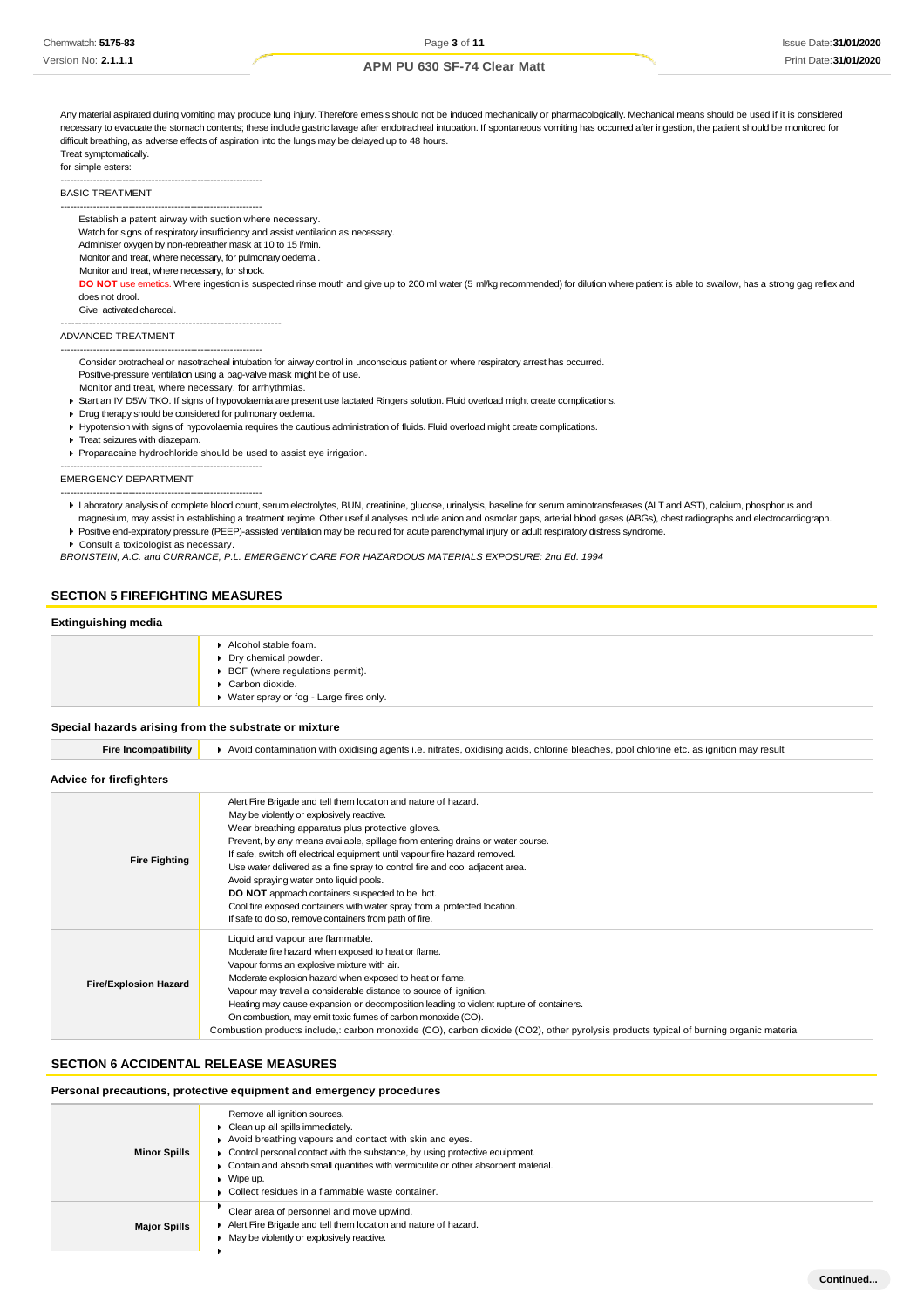Personal Protective Equipment advice is contained in Section 8 of the SDS. Wear breathing apparatus plus protective gloves. Prevent, by any means available, spillage from entering drains or water course. **Consider evacuation (or protect in place).**  $\triangleright$  No smoking, naked lights or ignition sources. **Increase ventilation.** Stop leak if safe to do so. Water spray or fog may be used to disperse /absorb vapour. Contain spill with sand, earth or vermiculite. Use only spark-free shovels and explosion proof equipment. Collect recoverable product into labelled containers for recycling. Absorb remaining product with sand, earth or vermiculite. ▶ Collect solid residues and seal in labelled drums for disposal. Wash area and prevent runoff into drains. If contamination of drains or waterways occurs, advise emergency services.

### **SECTION 7 HANDLING AND STORAGE**

#### **Precautions for safe handling Safe handling** Containers, even those that have been emptied, may contain explosive vapours. Do NOT cut, drill, grind, weld or perform similar operations on or near containers. **DO NOT** allow clothing wet with material to stay in contact with skin Avoid all personal contact, including inhalation. Wear protective clothing when risk of overexposure occurs. Use in a well-ventilated area. Prevent concentration in hollows and sumps. **DO NOT** enter confined spaces until atmosphere has been checked. Avoid smoking, naked lights or ignition sources. Avoid generation of static electricity. **DO NOT** use plastic buckets Earth all lines and equipment. Use spark-free tools when handling. Avoid contact with incompatible materials. When handling, **DO NOT** eat, drink or smoke Keep containers securely sealed when not in use. Avoid physical damage to containers. Always wash hands with soap and water after handling. Work clothes should be laundered separately. Use good occupational work practice. Observe manufacturer's storage and handling recommendations contained within this MSDS. Atmosphere should be regularly checked against established exposure standards to ensure safe working conditions. **Other information** Store in original containers in approved flammable liquid storage area. Store away from incompatible materials in a cool, dry, well-ventilated area. **DO NOT** store in pits, depressions, basements or areas where vapours may be trapped. No smoking, naked lights, heat or ignition sources. Storage areas should be clearly identified, well illuminated, clear of obstruction and accessible only to trained and authorised personnel - adequate security must be provided so that unauthorised personnel do not have access. Store according to applicable regulations for flammable materials for storage tanks, containers, piping, buildings, rooms, cabinets, allowable quantities and minimum storage distances. Use non-sparking ventilation systems, approved explosion proof equipment and intrinsically safe electrical systems. Have appropriate extinguishing capability in storage area (e.g. portable fire extinguishers - dry chemical, foam or carbon dioxide) and flammable gas detectors. Keep adsorbents for leaks and spills readily available. Protect containers against physical damage and check regularly for leaks. Observe manufacturer's storage and handling recommendations contained within this MSDS. In addition, for tank storages (whereappropriate): Store in grounded, properly designed and approved vessels and away from incompatible materials. For bulk storages, consider use of floating roof or nitrogen blanketed vessels; where venting to atmosphere is possible, equip storage tank vents with flame arrestors; inspect tank vents during winter conditions for vapour/ ice build-up. Storage tanks should be above ground and diked to hold entire contents.

### **Conditions for safe storage, including any incompatibilities**

| Suitable container      | Packing as supplied by manufacturer.<br>Plastic containers may only be used if approved for flammable liquid.<br>Check that containers are clearly labelled and free from leaks.<br>For low viscosity materials (i): Drums and jerry cans must be of the non-removable head type. (ii): Where a can is to be used as an inner package, the can<br>must have a screwed enclosure.<br>For materials with a viscosity of at least 2680 cSt. (23 deg. C)<br>For manufactured product having a viscosity of at least 250 cSt. (23 deg. C)<br>Manufactured product that requires stirring before use and having a viscosity of at least 20 cSt (25 deg. C): (i) Removable head packaging; (ii) Cans with<br>friction closures and (iii) low pressure tubes and cartridges may be used.<br>Where combination packages are used, and the inner packages are of glass, there must be sufficient inert cushioning material in contact with inner and outer<br>packages<br>In addition, where inner packagings are glass and contain liquids of packing group I there must be sufficient inert absorbent to absorb any spillage, unless<br>the outer packaging is a close fitting moulded plastic box and the substances are not incompatible with the plastic. |
|-------------------------|------------------------------------------------------------------------------------------------------------------------------------------------------------------------------------------------------------------------------------------------------------------------------------------------------------------------------------------------------------------------------------------------------------------------------------------------------------------------------------------------------------------------------------------------------------------------------------------------------------------------------------------------------------------------------------------------------------------------------------------------------------------------------------------------------------------------------------------------------------------------------------------------------------------------------------------------------------------------------------------------------------------------------------------------------------------------------------------------------------------------------------------------------------------------------------------------------------------------------------------------------|
| Storage incompatibility | n-Butyl acetate:<br>reacts with water on standing to form acetic acid and n-butyl alcohol<br>reacts violently with strong oxidisers and potassium tert-butoxide<br>is incompatible with caustics, strong acids and nitrates<br>dissolves rubber, many plastics, resins and some coatings<br>Diacetone alcohol: (DAA)<br>reacts violently with strong oxidisers                                                                                                                                                                                                                                                                                                                                                                                                                                                                                                                                                                                                                                                                                                                                                                                                                                                                                       |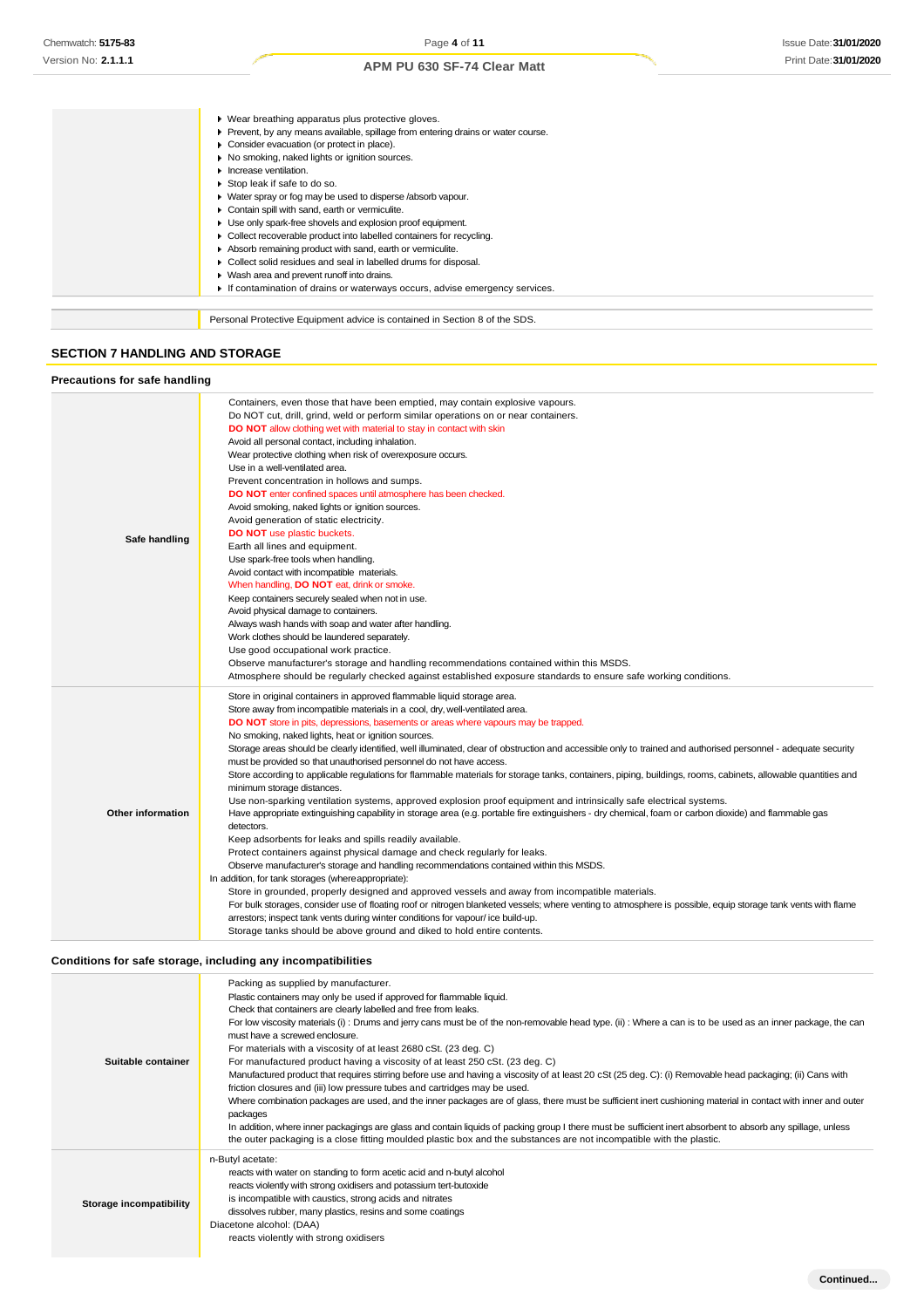|  | ► decomposes on contact with strong acids or strong bases forming acetone and mesityl oxide<br>reacts with alkali metals forming explosive hydrogen<br>is incompatible with aliphatic amines, isocyanates acetaldehyde, alkanolamines, ammonia, benzoyl peroxide, chromic acid, chromium trioxide, dialkylzincs,<br>dichlorine oxide, ethylene oxide, hypochlorous acid, isopropyl chlorocarbonate, lithium tetrahydroaluminate, nitrogen dioxide, pentafluoroguanidine,<br>phosphorus pentasulfide, pyridine tangerine oil, triethylammonium, triisobutylaluminium<br>attacks some forms of plastics, resins, and rubber<br>NOTE: the commercial grade contains acetone                  |
|--|-------------------------------------------------------------------------------------------------------------------------------------------------------------------------------------------------------------------------------------------------------------------------------------------------------------------------------------------------------------------------------------------------------------------------------------------------------------------------------------------------------------------------------------------------------------------------------------------------------------------------------------------------------------------------------------------|
|  | Storage containers made from brass, bronze or lead may cause contamination<br>▶ Vigorous reactions, sometimes amounting to explosions, can result from the contact between aromatic rings and strong oxidising agents.<br>Aromatics can react exothermically with bases and with diazo compounds.<br>Esters react with acids to liberate heat along with alcohols and acids.<br>▶ Strong oxidising acids may cause a vigorous reaction with esters that is sufficiently exothermic to ignite the reaction products.<br>► Heat is also generated by the interaction of esters with caustic solutions.<br>Flammable hydrogen is generated by mixing esters with alkali metals and hydrides. |
|  | Esters may be incompatible with aliphatic amines and nitrates.<br>Avoid strong acids, bases.                                                                                                                                                                                                                                                                                                                                                                                                                                                                                                                                                                                              |

## **SECTION 8 EXPOSURE CONTROLS / PERSONAL PROTECTION**

**Control parameters**

**OCCUPATIONAL EXPOSURE LIMITS (OEL)**

## **INGREDIENT DATA**

| Source                                                                        | Ingredient           | <b>Material name</b>                                   | <b>TWA</b>             | <b>STEL</b>            | Peak             | <b>Notes</b>     |
|-------------------------------------------------------------------------------|----------------------|--------------------------------------------------------|------------------------|------------------------|------------------|------------------|
| Singapore Permissible<br><b>Exposure Limits of Toxic</b><br><b>Substances</b> | n-butyl acetate      | n-Butyl acetate                                        | 713 mg/m3 / 150<br>ppm | 200 mg/m3 / 950<br>ppm | Not<br>Available | Not<br>Available |
| Singapore Permissible<br><b>Exposure Limits of Toxic</b><br><b>Substances</b> | diacetone<br>alcohol | Diacetone alcohol (4-Hydroxy-4-methyl-<br>2-pentanone) | 238 mg/m3 / 50 ppm     | Not Available          | Not<br>Available | Not<br>Available |
| Singapore Permissible<br><b>Exposure Limits of Toxic</b><br>Substances        | xylene               | Xylene                                                 | 434 mg/m3 / 100<br>ppm | 150 mg/m3 / 651<br>ppm | Not<br>Available | Not<br>Available |

| <b>EMERGENCY LIMITS</b> |
|-------------------------|
|-------------------------|

| Ingredient        | <b>Material name</b>                                  |                 | TEEL-1        | TEEL-2        | TEEL-3        |
|-------------------|-------------------------------------------------------|-----------------|---------------|---------------|---------------|
| n-butyl acetate   | Butyl acetate, n-                                     |                 | Not Available | Not Available | Not Available |
| diacetone alcohol | Hydroxy-4-methyl-2-pentanone, 4-; (Diacetone alcohol) |                 | 50 ppm        | 50 ppm        | 2100 ppm      |
| xylene            | Xylenes                                               |                 | Not Available | Not Available | Not Available |
|                   |                                                       |                 |               |               |               |
| Ingredient        | <b>Original IDLH</b><br><b>Revised IDLH</b>           |                 |               |               |               |
| n-butyl acetate   | 10,000 ppm                                            | 1,700 [LEL] ppm |               |               |               |
| diacetone alcohol | 2,100 ppm                                             | 1,800 [LEL] ppm |               |               |               |
| xylene            | 1,000 ppm                                             | 900 ppm         |               |               |               |

## **Exposure controls**

|                                     | Engineering controls are used to remove a hazard or place a barrier between the worker and the hazard. Well-designed engineering controls can be highly<br>effective in protecting workers and will typically be independent of worker interactions to provide this high level of protection.<br>The basic types of engineering controls are:<br>Process controls which involve changing the way a job activity or process is done to reduce the risk.<br>Enclosure and/or isolation of emission source which keeps a selected hazard "physically" away from the worker and ventilation that strategically "adds" and<br>"removes" air in the work environment. Ventilation can remove or dilute an air contaminant if designed properly. The design of a ventilation system must match<br>the particular process and chemical or contaminant in use.<br>Employers may need to use multiple types of controls to prevent employee overexposure.<br>For flammable liquids and flammable gases, local exhaust ventilation or a process enclosure ventilation system may be required. Ventilation equipment should<br>be explosion-resistant.<br>Air contaminants generated in the workplace possess varying "escape" velocities which, in turn, determine the "capture velocities" of fresh circulating air<br>required to effectively remove the contaminant. |                                 |            |  |  |  |
|-------------------------------------|--------------------------------------------------------------------------------------------------------------------------------------------------------------------------------------------------------------------------------------------------------------------------------------------------------------------------------------------------------------------------------------------------------------------------------------------------------------------------------------------------------------------------------------------------------------------------------------------------------------------------------------------------------------------------------------------------------------------------------------------------------------------------------------------------------------------------------------------------------------------------------------------------------------------------------------------------------------------------------------------------------------------------------------------------------------------------------------------------------------------------------------------------------------------------------------------------------------------------------------------------------------------------------------------------------------------------------------------------------------|---------------------------------|------------|--|--|--|
|                                     | Type of Contaminant:                                                                                                                                                                                                                                                                                                                                                                                                                                                                                                                                                                                                                                                                                                                                                                                                                                                                                                                                                                                                                                                                                                                                                                                                                                                                                                                                         |                                 | Air Speed: |  |  |  |
| Appropriate engineering<br>controls | solvent, vapours, degreasing etc., evaporating from tank (in still air).                                                                                                                                                                                                                                                                                                                                                                                                                                                                                                                                                                                                                                                                                                                                                                                                                                                                                                                                                                                                                                                                                                                                                                                                                                                                                     |                                 |            |  |  |  |
|                                     | aerosols, fumes from pouring operations, intermittent container filling, low speed conveyer transfers, welding, spray drift, plating acid fumes,<br>pickling (released at low velocity into zone of active generation)                                                                                                                                                                                                                                                                                                                                                                                                                                                                                                                                                                                                                                                                                                                                                                                                                                                                                                                                                                                                                                                                                                                                       |                                 |            |  |  |  |
|                                     | direct spray, spray painting in shallow booths, drum filling, conveyer loading, crusher dusts, gas discharge (active generation into zone of<br>rapid air motion)                                                                                                                                                                                                                                                                                                                                                                                                                                                                                                                                                                                                                                                                                                                                                                                                                                                                                                                                                                                                                                                                                                                                                                                            |                                 |            |  |  |  |
|                                     | Within each range the appropriate value depends on:                                                                                                                                                                                                                                                                                                                                                                                                                                                                                                                                                                                                                                                                                                                                                                                                                                                                                                                                                                                                                                                                                                                                                                                                                                                                                                          |                                 |            |  |  |  |
|                                     | Lower end of the range                                                                                                                                                                                                                                                                                                                                                                                                                                                                                                                                                                                                                                                                                                                                                                                                                                                                                                                                                                                                                                                                                                                                                                                                                                                                                                                                       | Upper end of the range          |            |  |  |  |
|                                     | 1: Room air currents minimal or favourable to capture                                                                                                                                                                                                                                                                                                                                                                                                                                                                                                                                                                                                                                                                                                                                                                                                                                                                                                                                                                                                                                                                                                                                                                                                                                                                                                        | 1: Disturbing room air currents |            |  |  |  |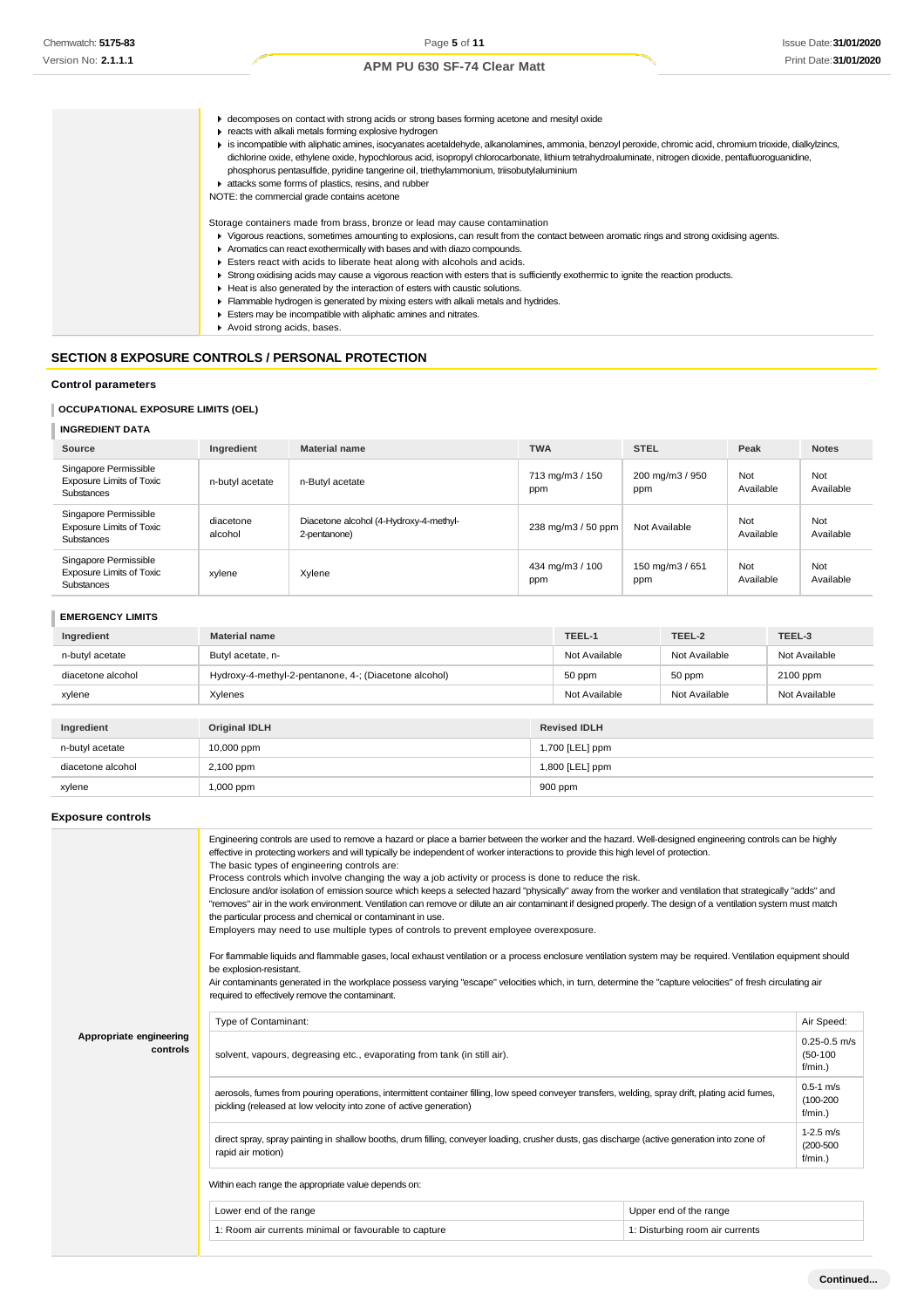|                              | 2: Contaminants of low toxicity or of nuisance value only.                                                                                                                                                                                                                                                                                                                                                                                                                                                                                                                                                                                                                                                                                                                                                                                                                                                                                                                                                                                                                                                                                                                                                                                                                                                                                                                                                                                                                                                                                                                                                                                                                                                                                                                                                                                                                                                                            | 2: Contaminants of high toxicity |  |  |
|------------------------------|---------------------------------------------------------------------------------------------------------------------------------------------------------------------------------------------------------------------------------------------------------------------------------------------------------------------------------------------------------------------------------------------------------------------------------------------------------------------------------------------------------------------------------------------------------------------------------------------------------------------------------------------------------------------------------------------------------------------------------------------------------------------------------------------------------------------------------------------------------------------------------------------------------------------------------------------------------------------------------------------------------------------------------------------------------------------------------------------------------------------------------------------------------------------------------------------------------------------------------------------------------------------------------------------------------------------------------------------------------------------------------------------------------------------------------------------------------------------------------------------------------------------------------------------------------------------------------------------------------------------------------------------------------------------------------------------------------------------------------------------------------------------------------------------------------------------------------------------------------------------------------------------------------------------------------------|----------------------------------|--|--|
|                              | 3: Intermittent, low production.<br>3: High production, heavy use                                                                                                                                                                                                                                                                                                                                                                                                                                                                                                                                                                                                                                                                                                                                                                                                                                                                                                                                                                                                                                                                                                                                                                                                                                                                                                                                                                                                                                                                                                                                                                                                                                                                                                                                                                                                                                                                     |                                  |  |  |
|                              | 4: Small hood-local control only<br>4: Large hood or large air mass in motion                                                                                                                                                                                                                                                                                                                                                                                                                                                                                                                                                                                                                                                                                                                                                                                                                                                                                                                                                                                                                                                                                                                                                                                                                                                                                                                                                                                                                                                                                                                                                                                                                                                                                                                                                                                                                                                         |                                  |  |  |
|                              | Simple theory shows that air velocity falls rapidly with distance away from the opening of a simple extraction pipe. Velocity generally decreases with the square<br>of distance from the extraction point (in simple cases). Therefore the air speed at the extraction point should be adjusted, accordingly, after reference to<br>distance from the contaminating source. The air velocity at the extraction fan, for example, should be a minimum of 1-2 m/s (200-400 f/min.) for extraction of<br>solvents generated in a tank 2 meters distant from the extraction point. Other mechanical considerations, producing performance deficits within the extraction<br>apparatus, make it essential that theoretical air velocities are multiplied by factors of 10 or more when extraction systems are installed or used.                                                                                                                                                                                                                                                                                                                                                                                                                                                                                                                                                                                                                                                                                                                                                                                                                                                                                                                                                                                                                                                                                                          |                                  |  |  |
| <b>Personal protection</b>   |                                                                                                                                                                                                                                                                                                                                                                                                                                                                                                                                                                                                                                                                                                                                                                                                                                                                                                                                                                                                                                                                                                                                                                                                                                                                                                                                                                                                                                                                                                                                                                                                                                                                                                                                                                                                                                                                                                                                       |                                  |  |  |
| Eye and face protection      | Safety glasses with side shields.<br>Chemical goggles.<br>► Contact lenses may pose a special hazard; soft contact lenses may absorb and concentrate irritants. A written policy document, describing the wearing of<br>lenses or restrictions on use, should be created for each workplace or task. This should include a review of lens absorption and adsorption for the class of<br>chemicals in use and an account of injury experience. Medical and first-aid personnel should be trained in their removal and suitable equipment should be<br>readily available. In the event of chemical exposure, begin eye irrigation immediately and remove contact lens as soon as practicable. Lens should be removed<br>at the first signs of eye redness or irritation - lens should be removed in a clean environment only after workers have washed hands thoroughly. [CDC NIOSH<br>Current Intelligence Bulletin 59], [AS/NZS 1336 or national equivalent]                                                                                                                                                                                                                                                                                                                                                                                                                                                                                                                                                                                                                                                                                                                                                                                                                                                                                                                                                                          |                                  |  |  |
| <b>Skin protection</b>       | See Hand protection below                                                                                                                                                                                                                                                                                                                                                                                                                                                                                                                                                                                                                                                                                                                                                                                                                                                                                                                                                                                                                                                                                                                                                                                                                                                                                                                                                                                                                                                                                                                                                                                                                                                                                                                                                                                                                                                                                                             |                                  |  |  |
| Hands/feet protection        | ▶ Wear chemical protective gloves, e.g. PVC.<br>▶ Wear safety footwear or safety gumboots, e.g. Rubber<br>For esters:<br>Do NOT use natural rubber, butyl rubber, EPDM or polystyrene-containing materials.<br>The selection of suitable gloves does not only depend on the material, but also on further marks of quality which vary from manufacturer to manufacturer. Where<br>the chemical is a preparation of several substances, the resistance of the glove material can not be calculated in advance and has therefore to be checked prior<br>to the application.<br>The exact break through time for substances has to be obtained from the manufacturer of the protective gloves and.has to be observed when making a final<br>choice.<br>Suitability and durability of glove type is dependent on usage. Important factors in the selection of gloves include:<br>frequency and duration of contact,<br>• chemical resistance of glove material,<br>glove thickness and<br>• dexterity<br>Select gloves tested to a relevant standard (e.g. Europe EN 374, US F739, AS/NZS 2161.1 or national equivalent).<br>▶ When prolonged or frequently repeated contact may occur, a glove with a protection class of 5 or higher (breakthrough time greater than 240 minutes<br>according to EN 374, AS/NZS 2161.10.1 or national equivalent) is recommended.<br>▶ When only brief contact is expected, a glove with a protection class of 3 or higher (breakthrough time greater than 60 minutes according to EN 374, AS/NZS<br>2161.10.1 or national equivalent) is recommended.<br>▶ Some glove polymer types are less affected by movement and this should be taken into account when considering gloves for long-term use.<br>Contaminated gloves should be replaced.<br>Gloves must only be wom on clean hands. After using gloves, hands should be washed and dried thoroughly. Application of a non-perfumed moisturiser is |                                  |  |  |
| <b>Body protection</b>       | See Other protection below                                                                                                                                                                                                                                                                                                                                                                                                                                                                                                                                                                                                                                                                                                                                                                                                                                                                                                                                                                                                                                                                                                                                                                                                                                                                                                                                                                                                                                                                                                                                                                                                                                                                                                                                                                                                                                                                                                            |                                  |  |  |
| Other protectio <sub>n</sub> | ▶ Overalls.<br>PVC Apron.<br>PVC protective suit may be required if exposure severe.<br>Eyewash unit.<br>Ensure there is ready access to a safety shower.<br>Some plastic personal protective equipment (PPE) (e.g. gloves, aprons, overshoes) are not recommended as they may produce static electricity.<br>For large scale or continuous use wear tight-weave non-static clothing (no metallic fasteners, cuffs or pockets).<br>Non sparking safety or conductive footwear should be considered. Conductive footwear describes a boot or shoe with a sole made from a conductive compound<br>chemically bound to the bottom components, for permanent control to electrically ground the foot an shall dissipate static electricity from the body to reduce the<br>possibility of ignition of volatile compounds. Electrical resistance must range between 0 to 500,000 ohms. Conductive shoes should be stored in lockers close<br>to the room in which they are worn. Personnel who have been issued conductive footwear should not wear them from their place of work to their homes and<br>return.                                                                                                                                                                                                                                                                                                                                                                                                                                                                                                                                                                                                                                                                                                                                                                                                                             |                                  |  |  |
| <b>Thermal hazards</b>       | Not Available                                                                                                                                                                                                                                                                                                                                                                                                                                                                                                                                                                                                                                                                                                                                                                                                                                                                                                                                                                                                                                                                                                                                                                                                                                                                                                                                                                                                                                                                                                                                                                                                                                                                                                                                                                                                                                                                                                                         |                                  |  |  |
|                              |                                                                                                                                                                                                                                                                                                                                                                                                                                                                                                                                                                                                                                                                                                                                                                                                                                                                                                                                                                                                                                                                                                                                                                                                                                                                                                                                                                                                                                                                                                                                                                                                                                                                                                                                                                                                                                                                                                                                       |                                  |  |  |

## **Recommended material(s)**

## **GLOVE SELECTION INDEX**

Glove selection is based on a modified presentation of the:

*"***Forsberg Clothing Performance Index".**

The effect(s) of the following substance(s) are taken into account in the *computergenerated* selection:

APM PU 630 SF-74 Clear Matt

| <b>Material</b>       | <b>CPI</b> |
|-----------------------|------------|
| ##diacetone           | alcohol    |
| <b>PVA</b>            | B          |
| <b>BUTYL</b>          | C          |
| <b>BUTYL/NEOPRENE</b> | C          |
| <b>HYPALON</b>        | C          |
| NAT+NEOPR+NITRILE     | C          |
| NATURAL RUBBER        | C          |

## **Respiratory protection**

Type A Filter of sufficient capacity. (AS/NZS 1716 & 1715, EN 143:2000 & 149:2001, ANSI Z88 or national equivalent)

Where the concentration of gas/particulates in the breathing zone, approaches or exceeds the "Exposure Standard" (or ES), respiratory protection is required.

Degree of protection varies with both face-piece and Class of filter; the nature of protection varies with Type of filter.

| <b>Required Minimum</b><br><b>Protection Factor</b> | <b>Half-Face</b><br>Respirator | <b>Full-Face</b><br>Respirator | <b>Powered Air</b><br>Respirator |
|-----------------------------------------------------|--------------------------------|--------------------------------|----------------------------------|
| up to $10 \times ES$                                | A-AUS / Class 1                | -                              | A-PAPR-AUS /<br>Class 1          |
| up to $50 \times ES$                                | Air-line*                      |                                | ٠                                |
| up to $100 \times ES$                               | -                              | $A-3$                          | ٠                                |
| $100 + x ES$                                        | ٠                              | Air-line**                     | ٠                                |

\* - Continuous-flow; \*\* - Continuous-flow or positive pressure demand

A(All classes) = Organic vapours, B AUS or B1 = Acid gasses, B2 = Acid gas or hydrogen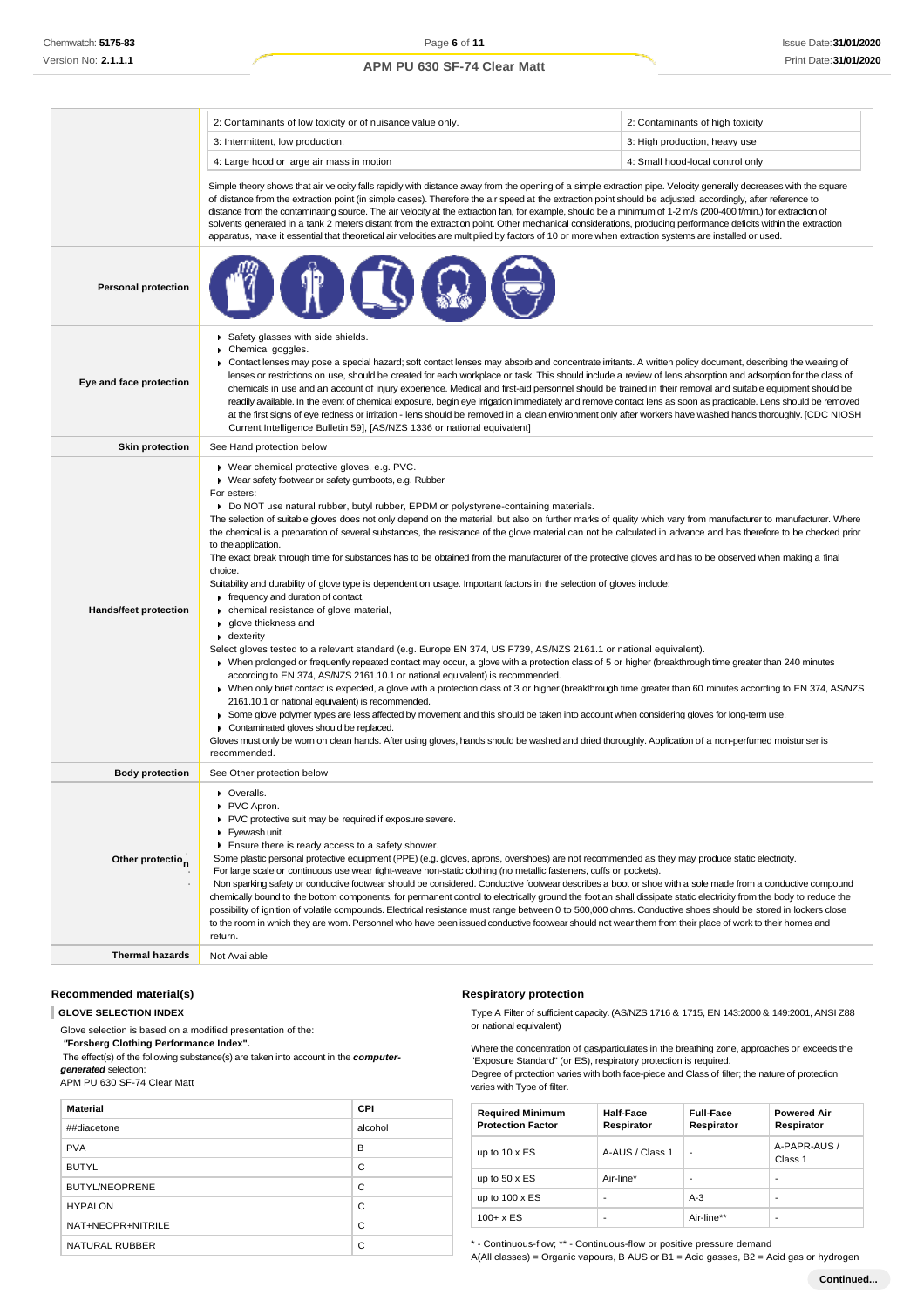| NATURAL+NEOPRENE | C |
|------------------|---|
| <b>NEOPRENE</b>  | C |
| NEOPRENE/NATURAL | C |
| <b>NITRILE</b>   | C |
| NITRILE+PVC      | C |
| <b>PE</b>        | C |
| PE/EVAL/PE       | C |
| <b>PVC</b>       | C |
| PVDC/PE/PVDC     | C |
| <b>TEFLON</b>    | C |
| <b>VITON</b>     | C |
| VITON/BUTYL      | C |

cyanide(HCN), B3 = Acid gas or hydrogen cyanide(HCN), E = Sulfur dioxide(SO2), G = Agricultural chemicals, K = Ammonia(NH3), Hg = Mercury, NO = Oxides of nitrogen, MB = Methyl bromide, AX = Low boiling point organic compounds(below 65 degC)

#### \* CPI - Chemwatch Performance Index

A: Best Selection

B: Satisfactory; may degrade after 4 hours continuous immersion

C: Poor to Dangerous Choice for other than short term immersion

**NOTE**: As a series of factors will influence the actual performance of the glove, a final selection must be based on detailed observation. -

\* Where the glove is to be used on a short term, casual or infrequent basis, factors such as "feel" or convenience (e.g. disposability), may dictate a choice of gloves which might otherwise be unsuitable following long-term or frequent use. A qualified practitioner should be consulted.

## **SECTION 9 PHYSICAL AND CHEMICAL PROPERTIES**

### **Information on basic physical and chemical properties**

**Appearance** Clear flammable liquid with a characteristic odour; does not mix with water.

| <b>Physical state</b>                           | Liquid         | Relative density (Water = 1)                      | $-1.01$        |
|-------------------------------------------------|----------------|---------------------------------------------------|----------------|
| Odour                                           | Not Available  | <b>Partition coefficient</b><br>n-octanol / water | Not Available  |
| <b>Odour threshold</b>                          | Not Available  | Auto-ignition temperature<br>$(^{\circ}C)$        | Not Available  |
| pH (as supplied)                                | Not Applicable | Decomposition<br>temperature                      | Not Available  |
| Melting point / freezing<br>point $(^{\circ}C)$ | Not Available  | Viscosity (cSt)                                   | $-55$ KU       |
| Initial boiling point and<br>boiling range (°C) | Not Available  | Molecular weight (g/mol)                          | Not Applicable |
| Flash point (°C)                                | 24             | <b>Taste</b>                                      | Not Available  |
| <b>Evaporation rate</b>                         | Not Available  | <b>Explosive properties</b>                       | Not Available  |
| Flammability                                    | Flammable.     | <b>Oxidising properties</b>                       | Not Available  |
| Upper Explosive Limit (%)                       | Not Available  | Surface Tension (dyn/cm or<br>mN/m                | Not Available  |
| Lower Explosive Limit (%)                       | Not Available  | <b>Volatile Component (%vol)</b>                  | 60-70          |
| Vapour pressure (kPa)                           | Not Available  | Gas group                                         | Not Available  |
| Solubility in water (g/L)                       | Immiscible     | pH as a solution (1%)                             | Not Applicable |
| Vapour density (Air = 1)                        | Not Available  | VOC g/L                                           | Not Available  |
|                                                 |                |                                                   |                |

## **SECTION 10 STABILITY AND REACTIVITY**

| Reactivity                            | See section 7                                                                                                                    |
|---------------------------------------|----------------------------------------------------------------------------------------------------------------------------------|
| <b>Chemical stability</b>             | Unstable in the presence of incompatible materials.<br>Product is considered stable.<br>Hazardous polymerisation will not occur. |
| Possibility of hazardous<br>reactions | See section 7                                                                                                                    |
| <b>Conditions to avoid</b>            | See section 7                                                                                                                    |
| Incompatible materials                | See section 7                                                                                                                    |
| Hazardous decomposition<br>products   | See section 5                                                                                                                    |

## **SECTION 11 TOXICOLOGICAL INFORMATION**

#### **Information on toxicological effects**

**Inhaled** Inhalation of vapours may cause drowsiness and dizziness. This may be accompanied by sleepiness, reduced alertness, loss of reflexes, lack of co-ordination, and vertigo. Inhalation of vapours or aerosols (mists, fumes), generated by the material during the course of normal handling, may be damaging to the health of the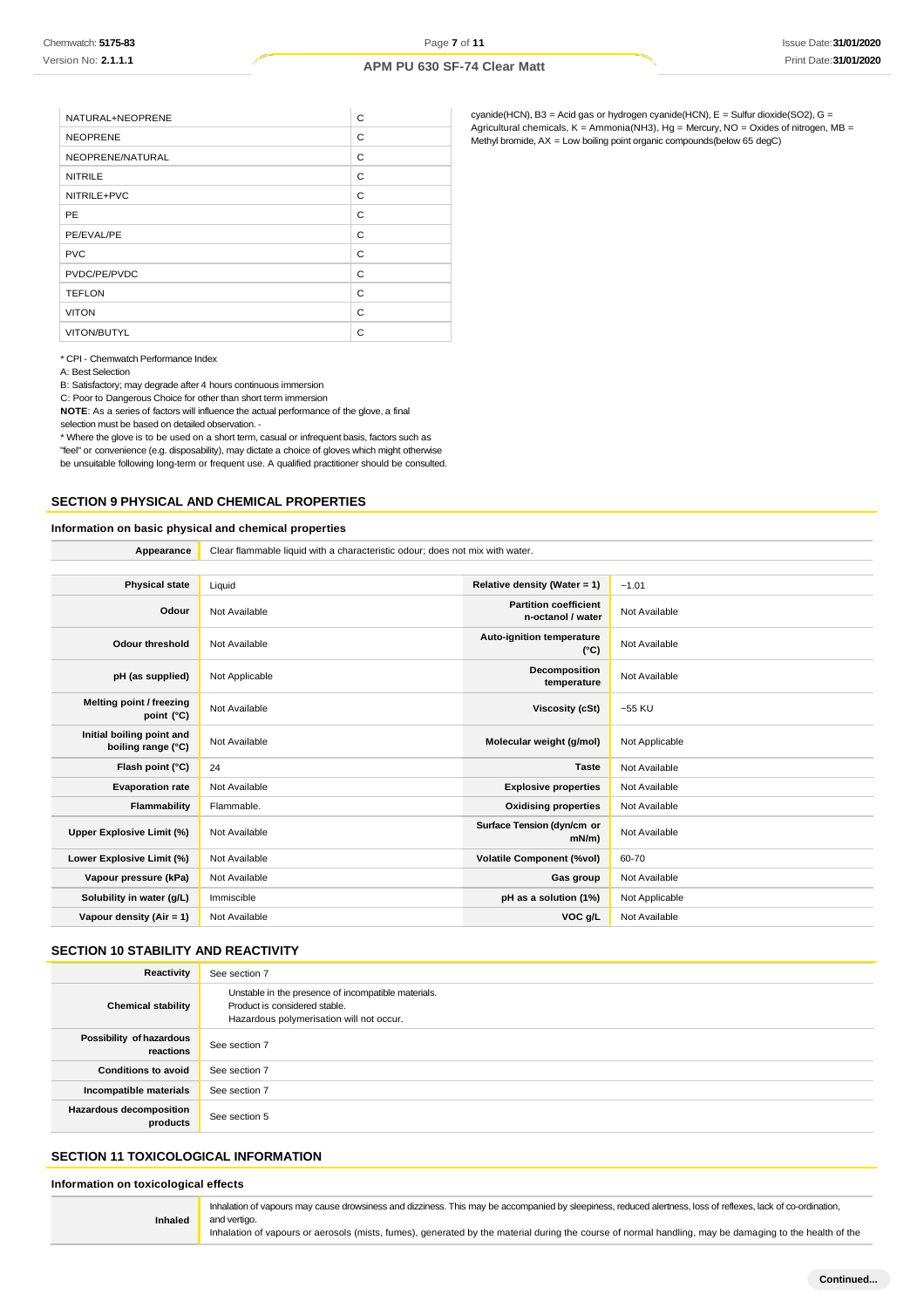|                                       | individual.<br>There is some evidence to suggest that the material can cause respiratory irritation in some persons. The body's response to such irritation can cause further<br>lung damage.<br>The acute toxicity of inhaled alkylbenzenes is best described by central nervous system depression. As a rule, these compounds may also act as general<br>anaesthetics.<br>Systemic poisoning produced by general anaesthesia is characterised by lightheadedness, nervousness, apprehension, euphoria, confusion, dizziness,<br>drowsiness, tinnitus, blurred or double vision, vomiting and sensations of heat, cold or numbness, twitching, tremors, convulsions, unconsciousness and<br>respiratory depression and arrest. Cardiac arrest may result from cardiovascular collapse. Bradycardia, and hypotension may also be produced.<br>Inhaled alkylbenzene vapours cause death in animals at air levels that are relatively similar (typically LC50s are in the range 5000 -8000 ppm for 4 to 8 hour<br>exposures). It is likely that acute inhalation exposure to alkylbenzenes resembles that to general anaesthetics.<br>Alkylbenzenes are not generally toxic other than at high levels of exposure. This may be because their metabolites have a low order of toxicity and are easily<br>excreted. There is little or no evidence to suggest that metabolic pathways can become saturated leading to spillover to alternate pathways. Nor is there<br>evidence that toxic reactive intermediates, which may produce subsequent toxic or mutagenic effects, are formed<br>Diacetone alcohol is primarily a sedative, used to stop convulsions. When inhaled, it may cause sleep after a period of restlessness, excitability, and irritation.<br>Symptoms of intoxication are rapidly decreasing breathing, marked fall in blood pressure, muscle relaxation and absence of conjunctival reflexes.<br>The main effects of simple esters are irritation, stupor and insensibility. Headache, drowsiness, dizziness, coma and behavioural changes may occur.<br>Prolonged exposure may cause headache, nausea and ultimately loss of consciousness. |                                         |
|---------------------------------------|---------------------------------------------------------------------------------------------------------------------------------------------------------------------------------------------------------------------------------------------------------------------------------------------------------------------------------------------------------------------------------------------------------------------------------------------------------------------------------------------------------------------------------------------------------------------------------------------------------------------------------------------------------------------------------------------------------------------------------------------------------------------------------------------------------------------------------------------------------------------------------------------------------------------------------------------------------------------------------------------------------------------------------------------------------------------------------------------------------------------------------------------------------------------------------------------------------------------------------------------------------------------------------------------------------------------------------------------------------------------------------------------------------------------------------------------------------------------------------------------------------------------------------------------------------------------------------------------------------------------------------------------------------------------------------------------------------------------------------------------------------------------------------------------------------------------------------------------------------------------------------------------------------------------------------------------------------------------------------------------------------------------------------------------------------------------------------------------------------------------------------------------------------------|-----------------------------------------|
| Ingestion                             | Swallowing of the liquid may cause aspiration into the lungs with the risk of chemical pneumonitis; serious consequences may result. (ICSC13733)<br>Accidental ingestion of the material may be damaging to the health of the individual.<br>Diacetone alcohol produces marked respiratory depression and unconsciousness. It may cause destruction of the red cells, liver and kidney damage and<br>anaemia.                                                                                                                                                                                                                                                                                                                                                                                                                                                                                                                                                                                                                                                                                                                                                                                                                                                                                                                                                                                                                                                                                                                                                                                                                                                                                                                                                                                                                                                                                                                                                                                                                                                                                                                                                 |                                         |
| <b>Skin Contact</b>                   | Repeated exposure may cause skin cracking, flaking or drying following normal handling and use.<br>There is some evidence to suggest that the material may cause moderate inflammation of the skin either following direct contact or after a delay of some time.<br>Repeated exposure can cause contact dermatitis which is characterised by redness, swelling and blistering.<br>Open cuts, abraded or irritated skin should not be exposed to this material<br>Entry into the blood-stream, through, for example, cuts, abrasions or lesions, may produce systemic injury with harmful effects. Examine the skin prior to the use<br>of the material and ensure that any external damage is suitably protected.                                                                                                                                                                                                                                                                                                                                                                                                                                                                                                                                                                                                                                                                                                                                                                                                                                                                                                                                                                                                                                                                                                                                                                                                                                                                                                                                                                                                                                            |                                         |
| Eye                                   | There is evidence that material may produce eye irritation in some persons and produce eye damage 24 hours or more after instillation. Severe inflammation<br>may be expected with pain.                                                                                                                                                                                                                                                                                                                                                                                                                                                                                                                                                                                                                                                                                                                                                                                                                                                                                                                                                                                                                                                                                                                                                                                                                                                                                                                                                                                                                                                                                                                                                                                                                                                                                                                                                                                                                                                                                                                                                                      |                                         |
| <b>Chronic</b>                        | Prolonged or repeated skin contact may cause drying with cracking, irritation and possible dermatitis following.<br>There has been some concem that this material can cause cancer or mutations but there is not enough data to make an assessment.<br>Substance accumulation, in the human body, may occur and may cause some concern following repeated or long-term occupational exposure.<br>There is some evidence from animal testing that exposure to this material may result in toxic effects to the unbom baby.<br>Exposure to the material for prolonged periods may cause physical defects in the developing embryo (teratogenesis).                                                                                                                                                                                                                                                                                                                                                                                                                                                                                                                                                                                                                                                                                                                                                                                                                                                                                                                                                                                                                                                                                                                                                                                                                                                                                                                                                                                                                                                                                                              |                                         |
|                                       |                                                                                                                                                                                                                                                                                                                                                                                                                                                                                                                                                                                                                                                                                                                                                                                                                                                                                                                                                                                                                                                                                                                                                                                                                                                                                                                                                                                                                                                                                                                                                                                                                                                                                                                                                                                                                                                                                                                                                                                                                                                                                                                                                               |                                         |
| APM PU 630 SF-74 Clear<br><b>Matt</b> | <b>TOXICITY</b><br>Not Available                                                                                                                                                                                                                                                                                                                                                                                                                                                                                                                                                                                                                                                                                                                                                                                                                                                                                                                                                                                                                                                                                                                                                                                                                                                                                                                                                                                                                                                                                                                                                                                                                                                                                                                                                                                                                                                                                                                                                                                                                                                                                                                              | <b>IRRITATION</b><br>Not Available      |
|                                       | <b>TOXICITY</b>                                                                                                                                                                                                                                                                                                                                                                                                                                                                                                                                                                                                                                                                                                                                                                                                                                                                                                                                                                                                                                                                                                                                                                                                                                                                                                                                                                                                                                                                                                                                                                                                                                                                                                                                                                                                                                                                                                                                                                                                                                                                                                                                               | <b>IRRITATION</b>                       |
|                                       | Dermal (rabbit) LD50: >14080 mg/kg <sup>[1]</sup>                                                                                                                                                                                                                                                                                                                                                                                                                                                                                                                                                                                                                                                                                                                                                                                                                                                                                                                                                                                                                                                                                                                                                                                                                                                                                                                                                                                                                                                                                                                                                                                                                                                                                                                                                                                                                                                                                                                                                                                                                                                                                                             | * [PPG]                                 |
|                                       | Inhalation (rat) LC50: 2000 ppm/4Hg <sup>[2]</sup>                                                                                                                                                                                                                                                                                                                                                                                                                                                                                                                                                                                                                                                                                                                                                                                                                                                                                                                                                                                                                                                                                                                                                                                                                                                                                                                                                                                                                                                                                                                                                                                                                                                                                                                                                                                                                                                                                                                                                                                                                                                                                                            | Eye ( $human$ ): 300 mg                 |
| n-butyl acetate                       | (1.1050000)                                                                                                                                                                                                                                                                                                                                                                                                                                                                                                                                                                                                                                                                                                                                                                                                                                                                                                                                                                                                                                                                                                                                                                                                                                                                                                                                                                                                                                                                                                                                                                                                                                                                                                                                                                                                                                                                                                                                                                                                                                                                                                                                                   | $E_{1/2}$ (robbit): 20 mg (open) CEVEDE |

|                        | Inhalation (rat) LC50: 390 ppm/4h <sup>[2]</sup>                                                                                                                                                                                                                                                                                                                       | Eye (rabbit): 20 mg (open)-SEVERE  |
|------------------------|------------------------------------------------------------------------------------------------------------------------------------------------------------------------------------------------------------------------------------------------------------------------------------------------------------------------------------------------------------------------|------------------------------------|
|                        | Oral (rat) LD50: 10736 mg/kg <sup>[1]</sup>                                                                                                                                                                                                                                                                                                                            | Eye (rabbit): 20 mg/24h - moderate |
|                        |                                                                                                                                                                                                                                                                                                                                                                        | Skin (rabbit): 500 mg/24h-moderate |
|                        | <b>TOXICITY</b>                                                                                                                                                                                                                                                                                                                                                        | <b>IRRITATION</b>                  |
|                        | dermal (rat) LD50: >1875 mg/kg $[1]$                                                                                                                                                                                                                                                                                                                                   | Eye (human): 100 ppm/15 mins.      |
| diacetone alcohol      | Oral (rat) LD50: 2520 mg/kg <sup>[2]</sup>                                                                                                                                                                                                                                                                                                                             | Eye (rabbit): 5 mg SEVERE          |
|                        |                                                                                                                                                                                                                                                                                                                                                                        | Skin (rabbit): 500 mg open mild    |
|                        | <b>TOXICITY</b>                                                                                                                                                                                                                                                                                                                                                        | <b>IRRITATION</b>                  |
|                        | Dermal (rabbit) LD50: >1700 mg/kg <sup>[2]</sup>                                                                                                                                                                                                                                                                                                                       | Eye (human): 200 ppm irritant      |
| xylene                 | Inhalation (rat) LC50: 5000 ppm/4h <sup>[2]</sup>                                                                                                                                                                                                                                                                                                                      | Eye (rabbit): 5 mg/24h SEVERE      |
|                        | Oral (rat) LD50: 4300 mg/kgt <sup>[2]</sup>                                                                                                                                                                                                                                                                                                                            | Eye (rabbit): 87 mg mild           |
|                        |                                                                                                                                                                                                                                                                                                                                                                        | Skin (rabbit):500 mg/24h moderate  |
| Legend:                | 1. Value obtained from Europe ECHA Registered Substances - Acute toxicity 2.* Value obtained from manufacturer's SDS. Unless otherwise specified data<br>extracted from RTECS - Register of Toxic Effect of chemical Substances                                                                                                                                        |                                    |
|                        |                                                                                                                                                                                                                                                                                                                                                                        |                                    |
| <b>N-BUTYL ACETATE</b> | The material may produce severe irritation to the eye causing pronounced inflammation. Repeated or prolonged exposure to irritants may produce<br>conjunctivitis.<br>The material may cause skin irritation after prolonged or repeated exposure and may produce on contact skin redness, swelling, the production of vesicles,<br>scaling and thickening of the skin. |                                    |
|                        | No significant acute toxicological data identified in literature search.                                                                                                                                                                                                                                                                                               |                                    |

Diacetone alcohol (DAA) is irritating to the skin and eyes, but the oral lethal dose is more than 4000mg/kg. Animal testing showed some effects to the kidney and liver. It has not been shown to cause reproductive or developmental toxicity or genetic damage, but it may reduce fertility.

**DIACETONE ALCOHOL** The material may produce severe irritation to the eye causing pronounced inflammation. Repeated or prolonged exposure to irritants may produce

scaling and thickening of the skin.

conjunctivitis. The material may cause skin irritation after prolonged or repeated exposure and may produce on contact skin redness, swelling, the production of vesicles,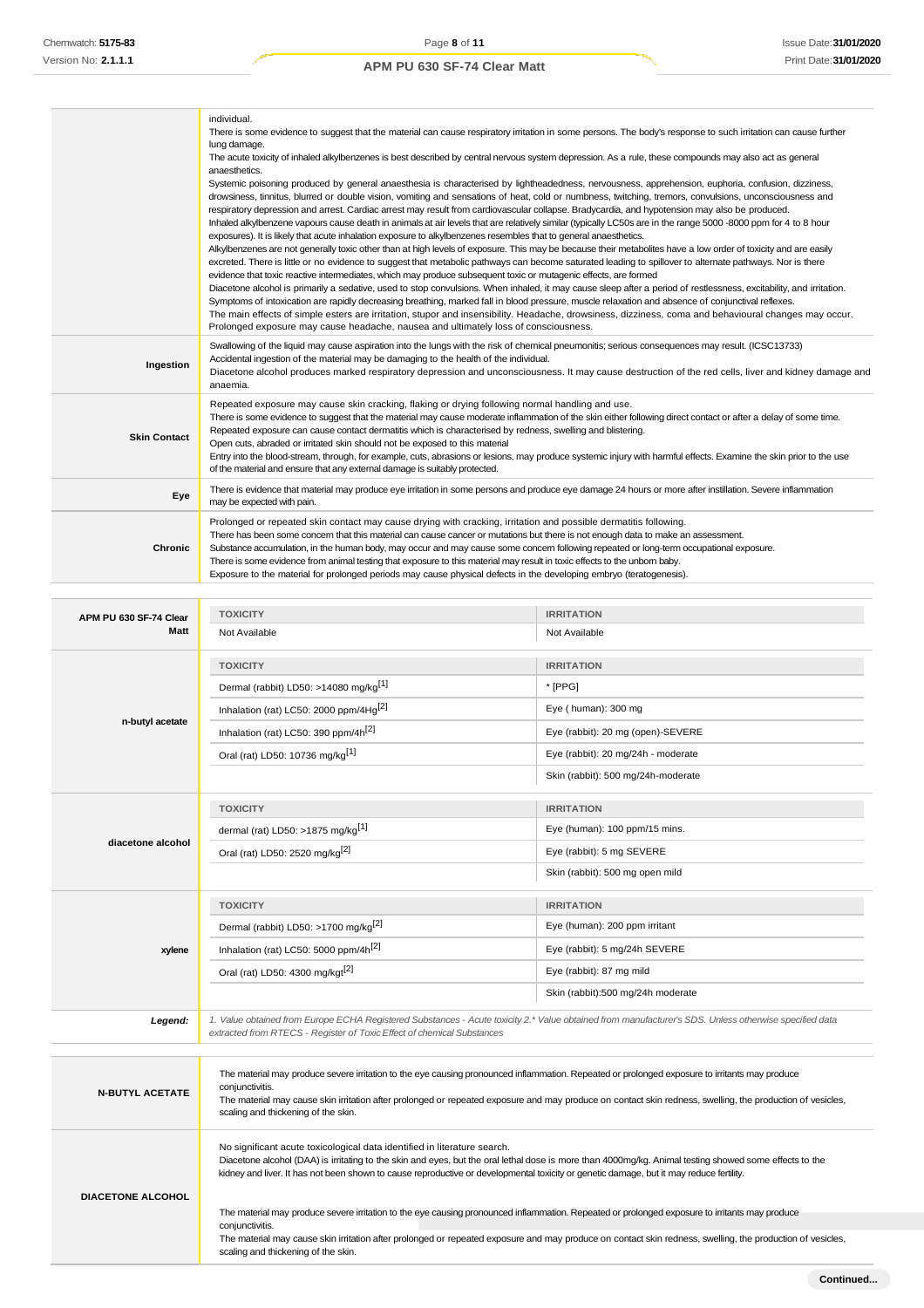|                                             | Inhalation (human) TCLo: 400 ppm resp.effect                                                                                                                                                                                                                                                                                                                                                                                                                                                                                                                                                       |                                 |                                                                                                                                                                    |
|---------------------------------------------|----------------------------------------------------------------------------------------------------------------------------------------------------------------------------------------------------------------------------------------------------------------------------------------------------------------------------------------------------------------------------------------------------------------------------------------------------------------------------------------------------------------------------------------------------------------------------------------------------|---------------------------------|--------------------------------------------------------------------------------------------------------------------------------------------------------------------|
| <b>XYLENE</b>                               | The material may produce severe irritation to the eye causing pronounced inflammation. Repeated or prolonged exposure to irritants may produce<br>conjunctivitis.<br>The material may cause skin irritation after prolonged or repeated exposure and may produce on contact skin redness, swelling, the production of vesicles,<br>scaling and thickening of the skin.<br>The substance is classified by IARC as Group 3:<br>NOT classifiable as to its carcinogenicity to humans.<br>Evidence of carcinogenicity may be inadequate or limited in animal testing.<br>Reproductive effector in rats |                                 |                                                                                                                                                                    |
| <b>Acute Toxicity</b>                       | Ø                                                                                                                                                                                                                                                                                                                                                                                                                                                                                                                                                                                                  | Carcinogenicity                 | O                                                                                                                                                                  |
| <b>Skin Irritation/Corrosion</b>            | ⊚                                                                                                                                                                                                                                                                                                                                                                                                                                                                                                                                                                                                  | Reproductivity                  | O                                                                                                                                                                  |
| <b>Serious Eye</b><br>Damage/Irritation     | u                                                                                                                                                                                                                                                                                                                                                                                                                                                                                                                                                                                                  | <b>STOT - Single Exposure</b>   | ✔                                                                                                                                                                  |
| <b>Respiratory or Skin</b><br>sensitisation | $\circ$                                                                                                                                                                                                                                                                                                                                                                                                                                                                                                                                                                                            | <b>STOT - Repeated Exposure</b> | O                                                                                                                                                                  |
| <b>Mutagenicity</b>                         | ◎                                                                                                                                                                                                                                                                                                                                                                                                                                                                                                                                                                                                  | <b>Aspiration Hazard</b>        | ◎                                                                                                                                                                  |
|                                             |                                                                                                                                                                                                                                                                                                                                                                                                                                                                                                                                                                                                    | Legend:                         | $\blacktriangleright$ - Data required to make classification available<br>$\blacktriangleright$ - Data available but does not fill the criteria for classification |

*– Data Not Available to makeclassification*

### **SECTION 12 ECOLOGICAL INFORMATION**

### **Toxicity**

For Aromatic Substances Series:

Environmental Fate: Large, molecularly complex polycyclic aromatic hydrocarbons, or PAHs, are persistent in the environment longer than smaller PAHs.

Atmospheric Fate: PAHs are 'semi-volatile substances" which can move between the atmosphere and the Earth's surface in repeated, temperature-driven cycles of deposition and volatilization. Terrestrial Fate: BTEX compounds have the potential to move through soil and contaminate ground water, and their vapors are highly flammable and explosive.

Ecotoxicity - Within an aromatic series, acute toxicity increases with increasing alkyl substitution on the aromatic nucleus. The order of most toxic to least in a study using grass shrimp and brown shrimp was dimethylnaphthalenes > methylnaphthalenes >naphthalenes. Anthrcene is a phototoxic PAH. UV light greatly increases the toxicity of anthracene to bluegill sunfish. Biological resources in strong sunlight are at more risk than those that are not. PAHs in general are more frequently associated with chronic risks.

For Diacetone Alcohol: log Kow: -0.14 @ 25 C; BOD 5: 0.07,3%; COD: 2.11,95%; ThOD: 2.21.

Environmental Fate: If diacetone alcohol is released into air and soil, it is unlikely to be distributed in other compartments. Diacetone alcohol is readily biodegradable.

Atmospheric Fate: Direct photodegradation is not expected.

Aquatic Fate: If diacetone alcohol is released into water, it is unlikely to be distributed into other compartments.

Ecotoxicity: Diacetone alcohol has a low bioaccumulative potential and is not acutely toxic to fish species including bluegill sunfish or Daphnia magna water fleas. Toxicity of these chemicals to aquatic organisms is low. Diacetone is used in conjunction with other substances in some insecticides.

For n-Butyl Acetate: Koc: ~200; log Kow: 1.78; Half-life (hr) air: 144; Half-life (hr) H2O surface water: 178 - 27156; Henry's atm: m3 /mol: 3.20E-04 BOD 5 if unstated: 0.15-1.02,7%; COD: 78%; ThOD: 2.207;

BCF : 4-14.

Environmental Fate: Terrestrial Fate - Butyl acetate is expected to have moderate mobility in soil. Volatilization of n-butyl acetate is expected from moist and dry soil surfaces. n-Butyl acetate may biodegrade in soil. Aquatic Fate: n-Butyl acetate is not expected to adsorb to suspended solids and sediment in water. Butyl acetate is expected to volatilize from water surfaces. Estimated half-lives for a model river and model lake are 7 and 127 hours respectively. Hydrolysis may be an important environmental fate for this compound. Atmospheric Fate: n-Butyl acetate is expected to exist solely as a vapour in the ambient atmosphere. Vapour-phase n-butyl acetate is degraded in the atmosphere by reaction with photochemically-produced hydroxyl radicals; the half-life for this reaction in air is estimated to be about 4 days.

Ecotoxicity: It is expected that bioconcentration in aquatic organisms is low. n-Butyl acetate is not acutely toxic to fish specifically, island silverside, bluegill sunfish, fathead minnow, and water fleas and has low toxicity to algae.

**DO NOT** discharge into sewer or waterways.

### **Persistence and degradability**

| Ingredient        | Persistence: Water/Soil     | Persistence: Air              |
|-------------------|-----------------------------|-------------------------------|
| n-butyl acetate   | LOW                         | LOW                           |
| diacetone alcohol | HIGH                        | <b>HIGH</b>                   |
| xylene            | HIGH (Half-life = 360 days) | LOW (Half-life $= 1.83$ days) |

#### **Bioaccumulative potential**

| Ingredient        | <b>Bioaccumulation</b>    |
|-------------------|---------------------------|
| n-butyl acetate   | LOW (BCF = $14$ )         |
| diacetone alcohol | LOW (LogKOW = $-0.3376$ ) |
| xylene            | $MEDIUM (BCF = 740)$      |

## **Mobility in soil**

| Ingredient        | <b>Mobility</b>       |
|-------------------|-----------------------|
| n-butyl acetate   | LOW ( $KOC = 20.86$ ) |
| diacetone alcohol | $HIGH (KOC = 1)$      |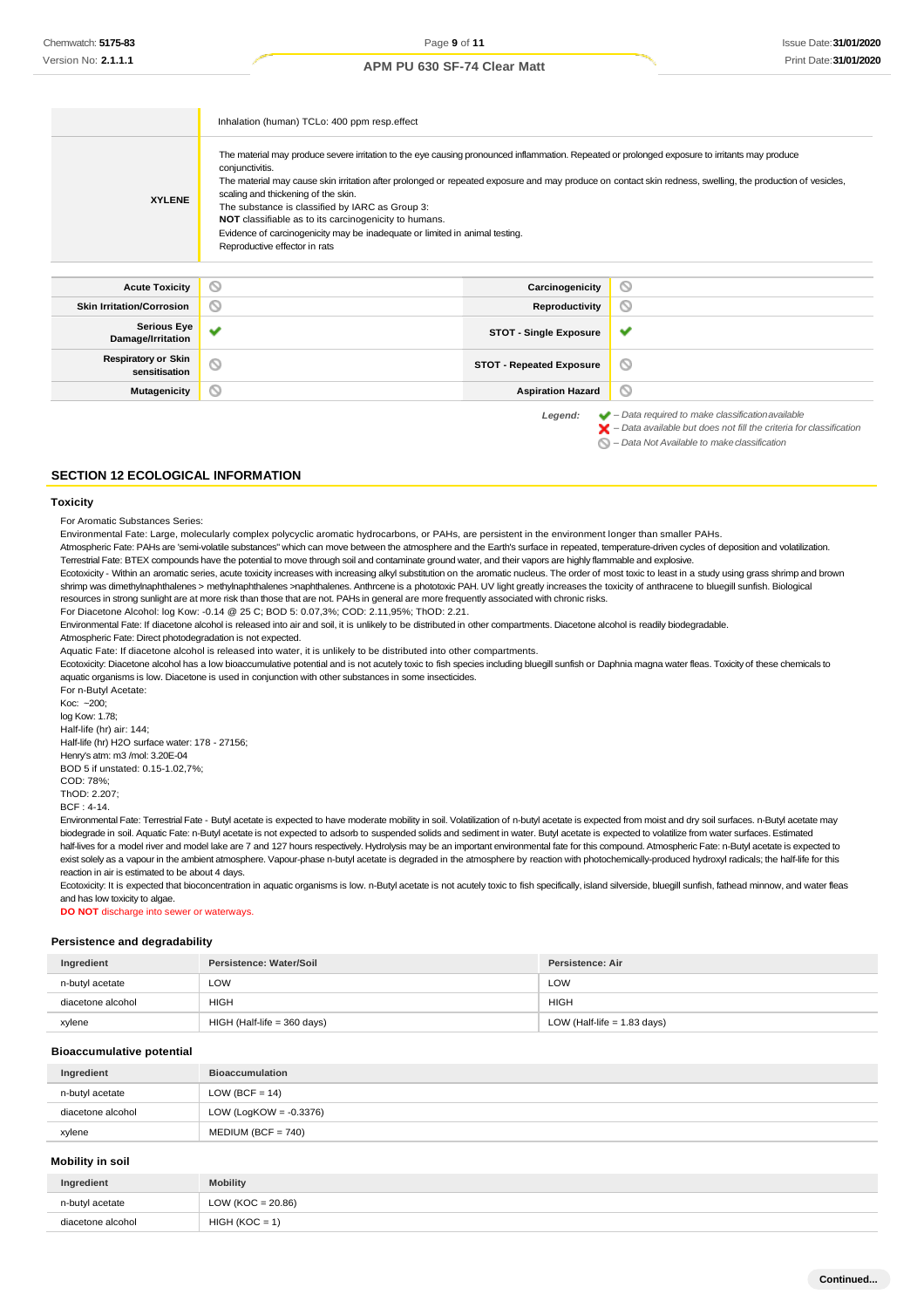## **SECTION 13 DISPOSAL CONSIDERATIONS**

| Waste treatment methods         |                                                                                                                                                                                                                                                                                                                                                                                                                                                                                                                                                                                                                                                                                                                                                                                                                                                                                                                                                                                                                                                                                                                                                                                                                                                                                                                                                                                                                                                                                                                                                                                                                                                             |
|---------------------------------|-------------------------------------------------------------------------------------------------------------------------------------------------------------------------------------------------------------------------------------------------------------------------------------------------------------------------------------------------------------------------------------------------------------------------------------------------------------------------------------------------------------------------------------------------------------------------------------------------------------------------------------------------------------------------------------------------------------------------------------------------------------------------------------------------------------------------------------------------------------------------------------------------------------------------------------------------------------------------------------------------------------------------------------------------------------------------------------------------------------------------------------------------------------------------------------------------------------------------------------------------------------------------------------------------------------------------------------------------------------------------------------------------------------------------------------------------------------------------------------------------------------------------------------------------------------------------------------------------------------------------------------------------------------|
| Product / Packaging<br>disposal | Legislation addressing waste disposal requirements may differ by country, state and/ or territory. Each user must refer to laws operating in their area. In some<br>areas, certain wastes must be tracked.<br>A Hierarchy of Controls seems to be common - the user should investigate:<br>Reduction<br>$\blacktriangleright$ Reuse<br>$\blacktriangleright$ Recycling<br>• Disposal (if all else fails)<br>This material may be recycled if unused, or if it has not been contaminated so as to make it unsuitable for its intended use. If it has been contaminated, it may be<br>possible to reclaim the product by filtration, distillation or some other means. Shelf life considerations should also be applied in making decisions of this type.<br>Note that properties of a material may change in use, and recycling or reuse may not always be appropriate.<br>DO NOT allow wash water from cleaning or process equipment to enter drains.<br>It may be necessary to collect all wash water for treatment before disposal.<br>In all cases disposal to sewer may be subject to local laws and regulations and these should be considered first.<br>• Where in doubt contact the responsible authority.<br>Recycle wherever possible.<br>► Consult manufacturer for recycling options or consult local or regional waste management authority for disposal if no suitable treatment or disposal facility<br>can be identified.<br>► Dispose of by: burial in a land-fill specifically licenced to accept chemical and / or pharmaceutical wastes or Incineration in a licenced apparatus (after<br>admixture with suitable combustible material). |
|                                 | ▶ Decontaminate empty containers. Observe all label safeguards until containers are cleaned and destroyed.                                                                                                                                                                                                                                                                                                                                                                                                                                                                                                                                                                                                                                                                                                                                                                                                                                                                                                                                                                                                                                                                                                                                                                                                                                                                                                                                                                                                                                                                                                                                                  |

## **SECTION 14 TRANSPORT INFORMATION**

## **Labels Required**



**Marine Pollutant** NO

## **Land transport (UN)**

| <b>UN number</b>             | 1263                                                                                                                                                                                          |  |
|------------------------------|-----------------------------------------------------------------------------------------------------------------------------------------------------------------------------------------------|--|
| Packing group                | Ш                                                                                                                                                                                             |  |
| UN proper shipping name      | PAINT (including paint, lacquer, enamel, stain, shellac, varnish, polish, liquid filler and liquid lacquer base) or PAINT RELATED MATERIAL (including paint<br>thinning or reducing compound) |  |
| <b>Environmental hazard</b>  | No relevant data                                                                                                                                                                              |  |
| Transport hazard class(es)   | Class<br>3<br>Subrisk<br>Not Applicable                                                                                                                                                       |  |
| Special precautions for user | 163;223;367<br>Special provisions<br>5L<br>Limited quantity                                                                                                                                   |  |

## **Air transport (ICAO-IATA / DGR)**

| <b>UN number</b>             | 1263                                                                                                                                                                                                                                                                                        |                           |                                                         |  |  |
|------------------------------|---------------------------------------------------------------------------------------------------------------------------------------------------------------------------------------------------------------------------------------------------------------------------------------------|---------------------------|---------------------------------------------------------|--|--|
| Packing group                | Ш                                                                                                                                                                                                                                                                                           |                           |                                                         |  |  |
| UN proper shipping name      | Paint (including paint, lacquer, enamel, stain, shellac, varnish, polish, liquid filler and liquid lacquer base); Paint related material (including paint thinning or<br>reducing compounds)                                                                                                |                           |                                                         |  |  |
| <b>Environmental hazard</b>  | No relevant data                                                                                                                                                                                                                                                                            |                           |                                                         |  |  |
| Transport hazard class(es)   | <b>ICAO/IATA Class</b><br>ICAO / IATA Subrisk<br><b>ERG Code</b>                                                                                                                                                                                                                            | 3<br>Not Applicable<br>3L |                                                         |  |  |
| Special precautions for user | Special provisions<br>Cargo Only Packing Instructions<br>Cargo Only Maximum Qty / Pack<br>Passenger and Cargo Packing Instructions<br>Passenger and Cargo Maximum Qty / Pack<br>Passenger and Cargo Limited Quantity Packing Instructions<br>Passenger and Cargo Limited Maximum Qty / Pack |                           | A3 A72 A192<br>366<br>220L<br>355<br>60L<br>Y344<br>10L |  |  |

## **Sea transport (IMDG-Code / GGVSee)**

**UN number** 1263